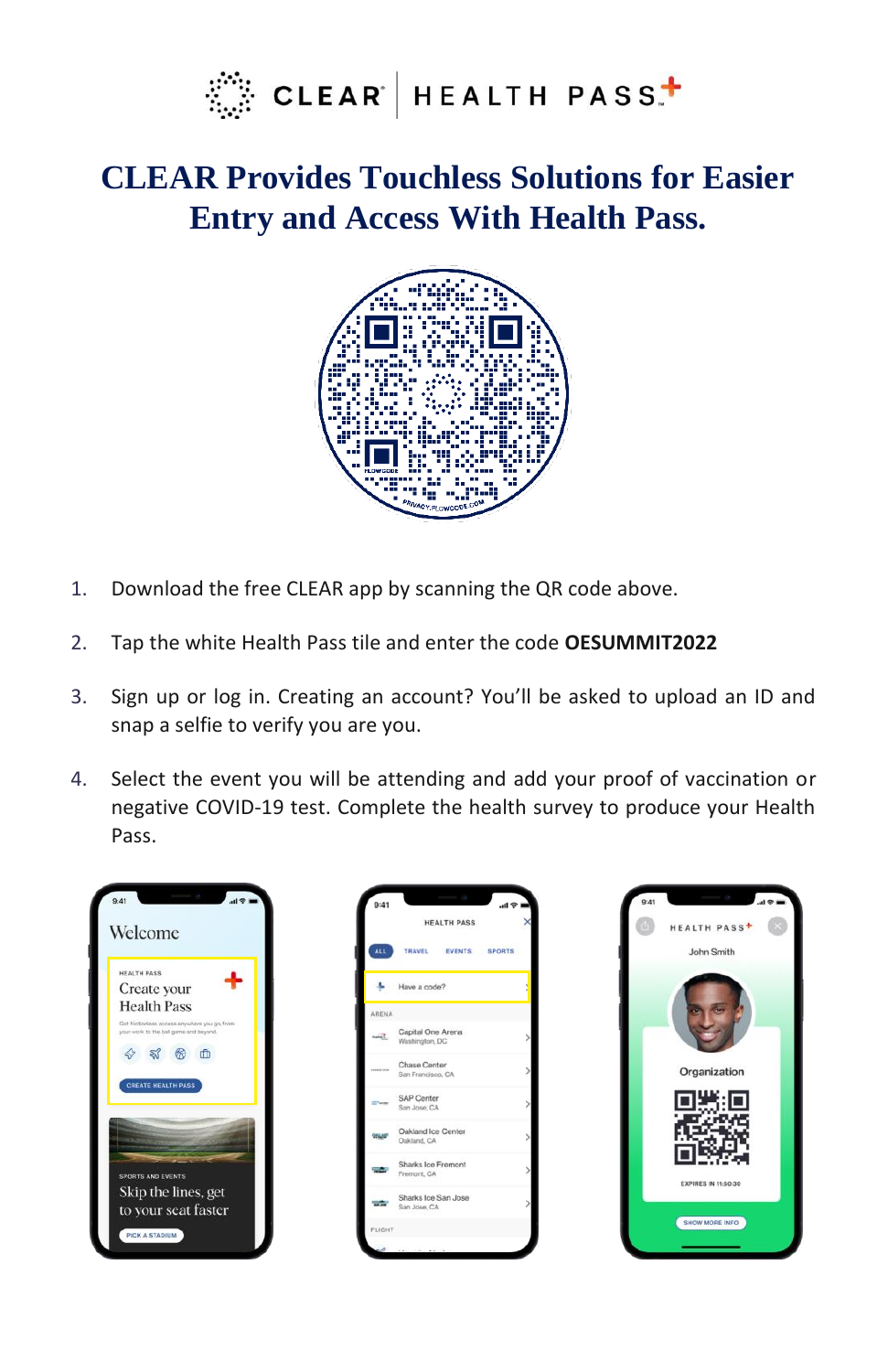

# **How To Link Your Proof of Vaccination To Complete Your Health Pass**

Proof of Vaccination

There are three methods for proof of COVID-19 vaccination.

## Option 1: CDC Card Upload (recommended)

1. Select 'scan your vaccination card' to take a photo of your card and confirm your information.

## Option 2: Digital Vaccine Link

- 1. Select 'healthcare providers' and locate your vaccine provider in the menu or by searching 'other providers'.
- 2. Log-in to your patient portal and follow the instructions to securely link your account with CLEAR.

## Option 3: SMART QR Code

1. Tap 'Smart QR Code' and upload the image of your QR code.

Complete the health survey to produce your Health Pass. Green is good to go!